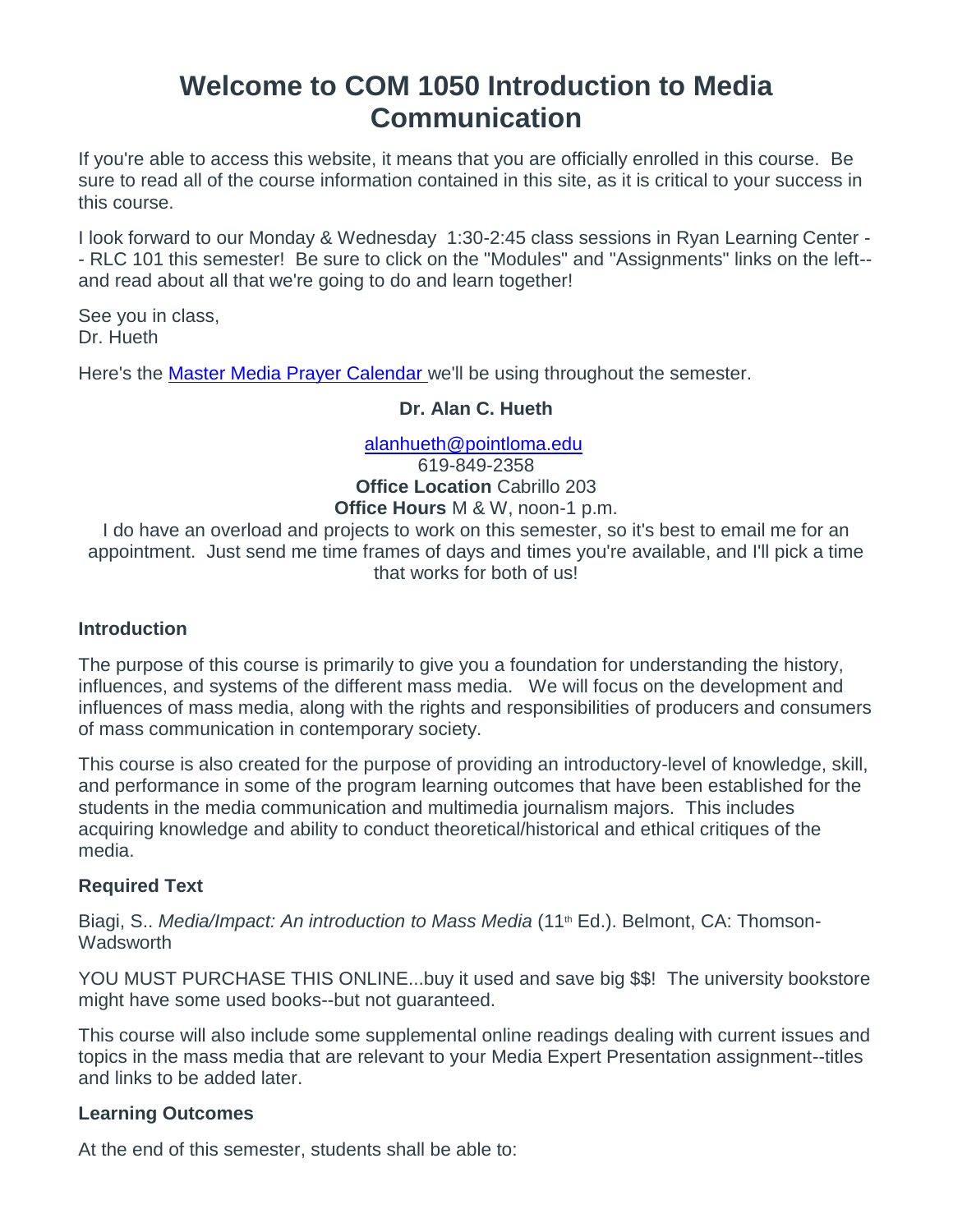- Identify and articulate the historical development, content and audiences of U.S. media
- Display an understanding of basic mass communication theories applied to real world media messages
- Analyze and critique media messages
- Identify major ethical theories and professional codes, apply them critically to ethical dilemmas, and defend the application of the theory and code to a given situation as a Christian communicator.
- Identify and connect media-related skill-sets and aptitudes to specific jobs/careers in the different media, and begin to develop the appropriate skill-sets and aptitudes for one (or more) jobs/careers in the media.

## **Course Activities:**

We'll achieve the course learning outcomes through the following course activities:

- Mini-Lectures: most of the content will be based on the textbook—with supplemental material to provide some focus and provide a bit more breadth and depth of coverage of the course material. It is expected that the lectures will be peppered with some class or group discussion and  $Q & A - as$  questions and interactions arise
- Video Clips (of films, documentaries, video interviews, program excerpts, etc.)—all designed to complement and supplement your understanding of the topics and issues in this course
- Guest Media Professionals (F2F and via Skype) sharing their preparation, knowledge, wisdom, and professional journey in the media...see the course schedule and descriptions of our planned guests
- Student research and sharing their knowledge of specific people/topics/ issues in the media
- Online in-class Canvas quizzes for chapters 1-15, and will include 20 questions for each chapter -- based solely on textbook content in each chapter. The quizzes will consist of objective T/F and multiple-choice questions. See detailed description in the "Quizzes and Final Exam" section.

# **Online Quizzes**

Assignment Objectives: this assignment is designed to accomplish two (2) objectives that relate to the course learning outcomes:

- 1. *To encourage you to read the assigned textbook chapters in preparation for active involvement in every course session; and*
- 2. *To reinforce your understanding of the content of each chapter.*

You will have fifteen (15) in-class, online Canvas quizzes—based on the content in chapters one (1) through 15. Each quiz will be based on the assigned chapter for each day in the course schedule. Each quiz will include twenty (20) questions, and the questions will be based on the "Key Terms" section at the end of each chapter. In chapters where there are less than twenty "Key Terms," additional questions on chapter content will be included. You will have 15 minutes to take each quiz, and quizzes will be given during the last 15 minutes of the assigned class session -- see the Course Schedule for all of the chapter quizzes. REMEMBER TO BRING YOUR LAPTOP OR SMART-PHONE TO CLASS TO TAKE THE QUIZ! If you don't take the quiz during the class-time allotted, you lose the points.

## **Online Final Exam**

This is the only exam in this course. The final exam will consist of two components: an objective component and an essay. The objective component will consist of 150 quiz questions (and 150